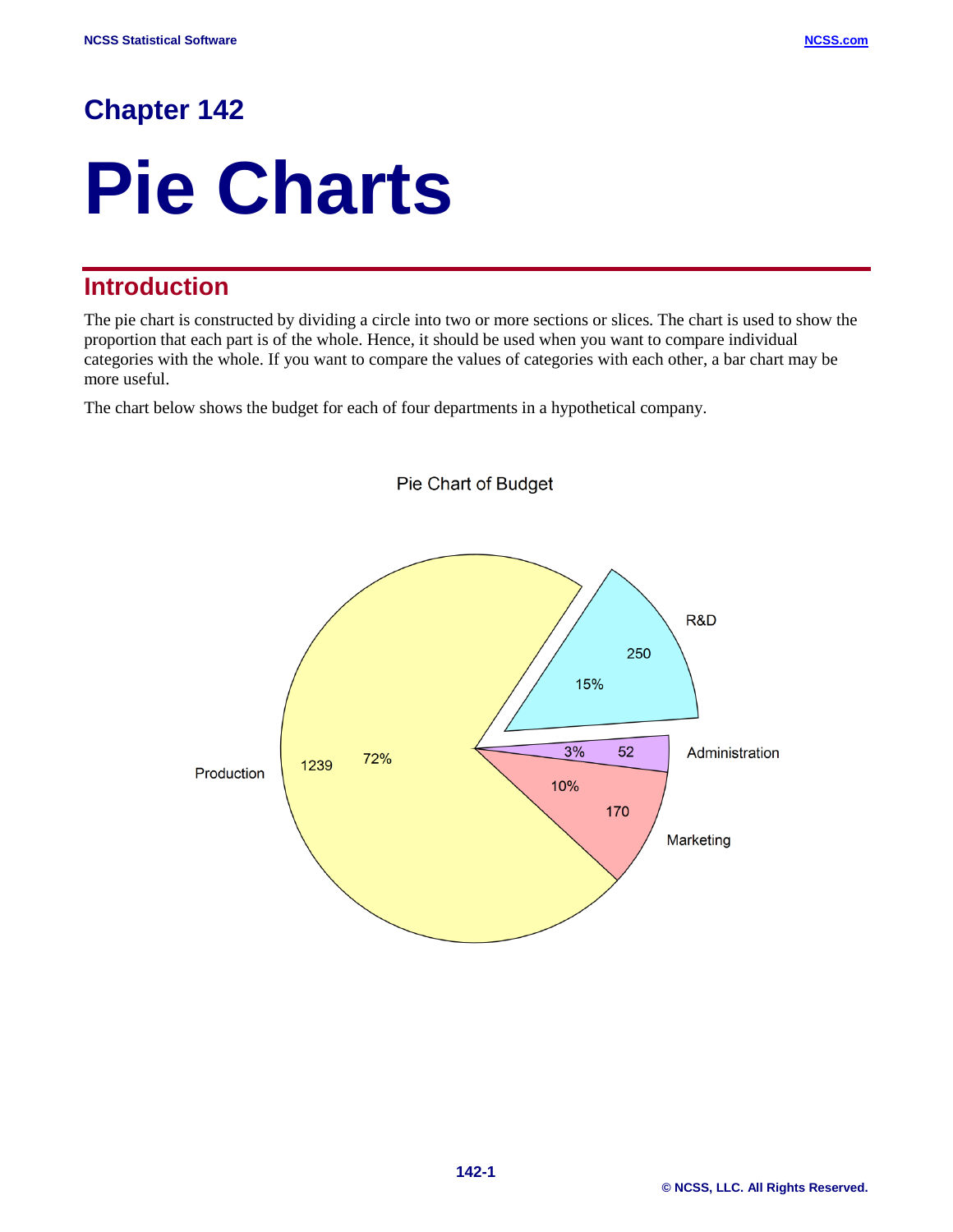# **Pie Chart Variations**

The following pie charts were produced from the same dataset as the pie chart shown above.



## **Data Structure**

Data values must be positive and numeric. Non-positive values are given their absolute value. The data are entered as columns. An option labeling column may be used for slice labels. An example of such data is shown in the Budget dataset.

#### **Budget dataset**

| <b>Department</b> | <b>Budget</b> |
|-------------------|---------------|
| <b>Marketing</b>  | 170           |
| Production        | 1239          |
| R&D               | 250           |
| Administration    | 52            |

# **Procedure Options**

This section describes the options available in this procedure.

# **Variables Tab**

This panel specifies the variables that will be used to produce the pie chart.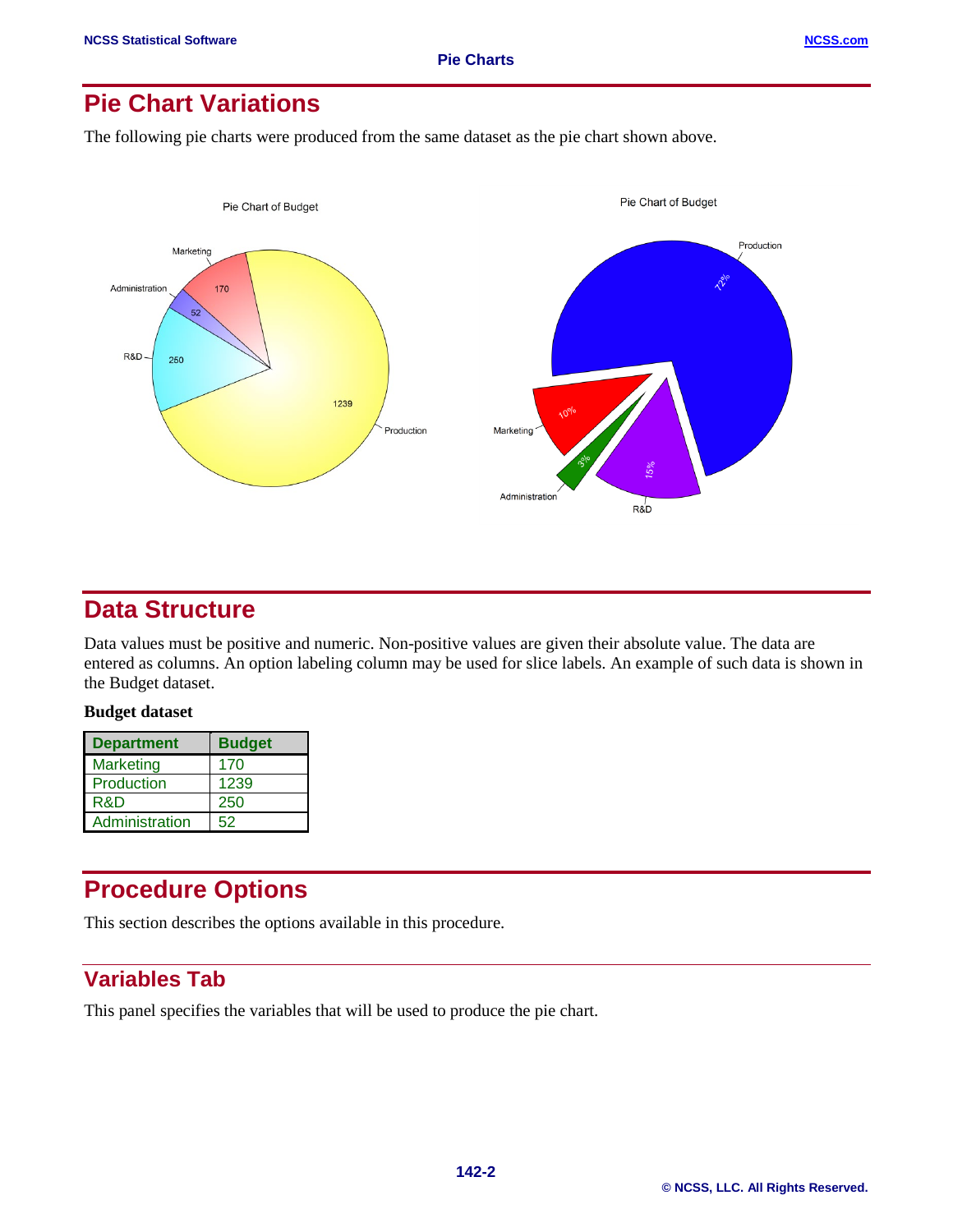### **Data**

#### **Data Variables**

Select the columns containing the data that is used to produce the slices. A separate pie chart is produced for each Data Variable.

#### **Label Variable**

Specify an optional variable containing the labels for individual slices.

#### **Variable Names**

This option specifies whether the column names or column labels are used on the chart.

## **Pie Chart Format**

#### **Format**

Click the format button to change the plot settings (see Pie Chart Window Options below).

### **Edit During Run**

Checking this option will cause the plot format window to appear when the procedure is run. This allows you to modify the format of the graph with the actual data.

# **Pie Chart Window Options**

This section describes the specific options available on the Pie Chart window, which is displayed when a Pie Chart Format button is clicked. Common options, such as axes, labels, legends, and titles are documented in the Graphics Components chapter.

## **Slices Tab**

## **Slice Fill Direction**

This option is used to specify whether the slices are ordered clockwise from the reference angle or counterclockwise from the reference angle. The default reference angle is 90 degrees (straight up).



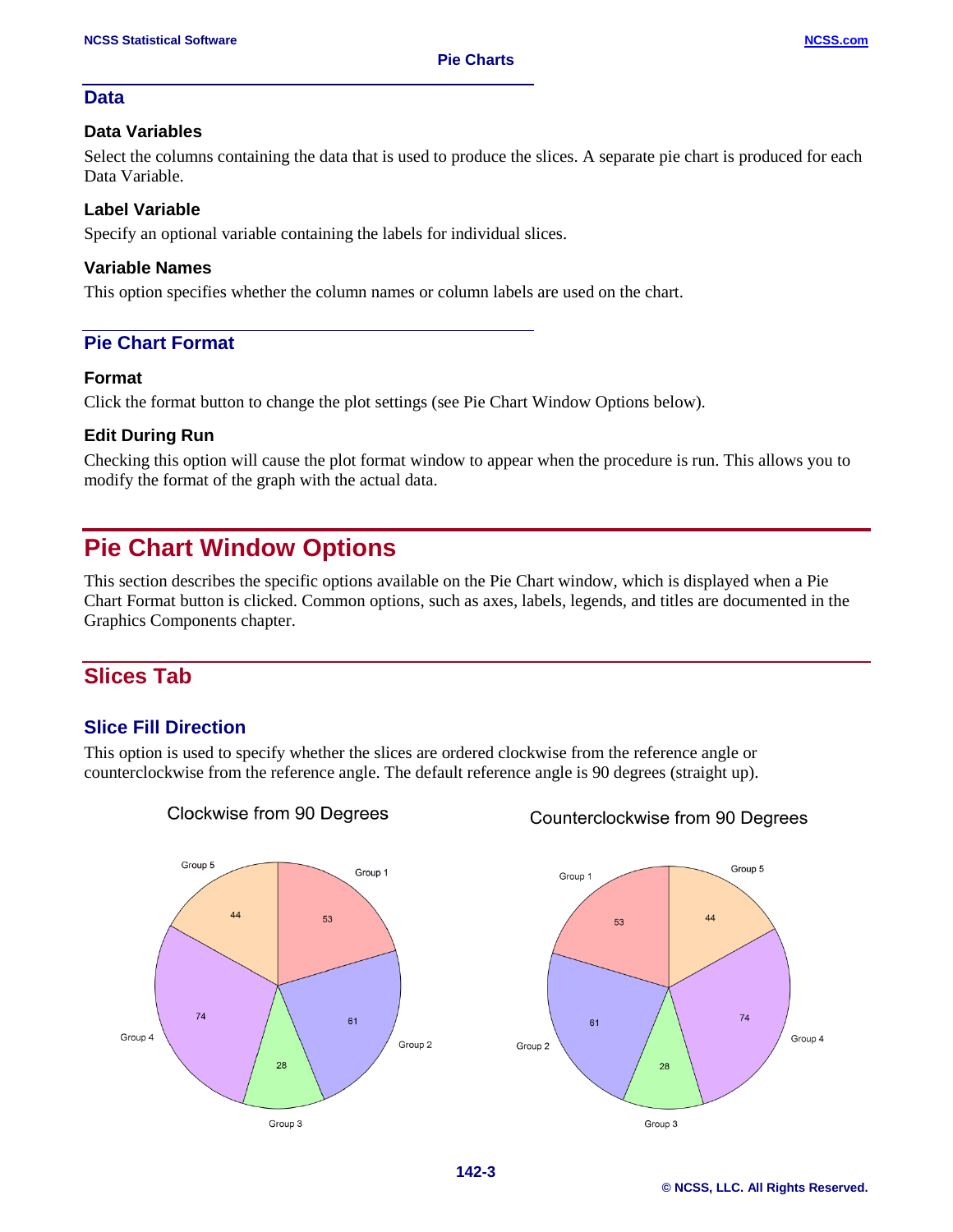## **Slice Fills and Borders**

The slice fills can be any of the standard fills, including gradient fills. The slice borders use the standard options. Either the slice fills or the slice borders can be excluded if desired.



## **Slice Offset and Size**

Offset Group 4 **Offset All** Group 5 Group 5 Group 1 Group 1  $44$ 53 44 53  $\overline{74}$ 61  $\overline{74}$ 61 Group 4 Group 2 Group 4 Group 2 28 28 Group 3 Group 3

The slice offset allows you to emphasize a slice by causing it to "explode" away from the pie.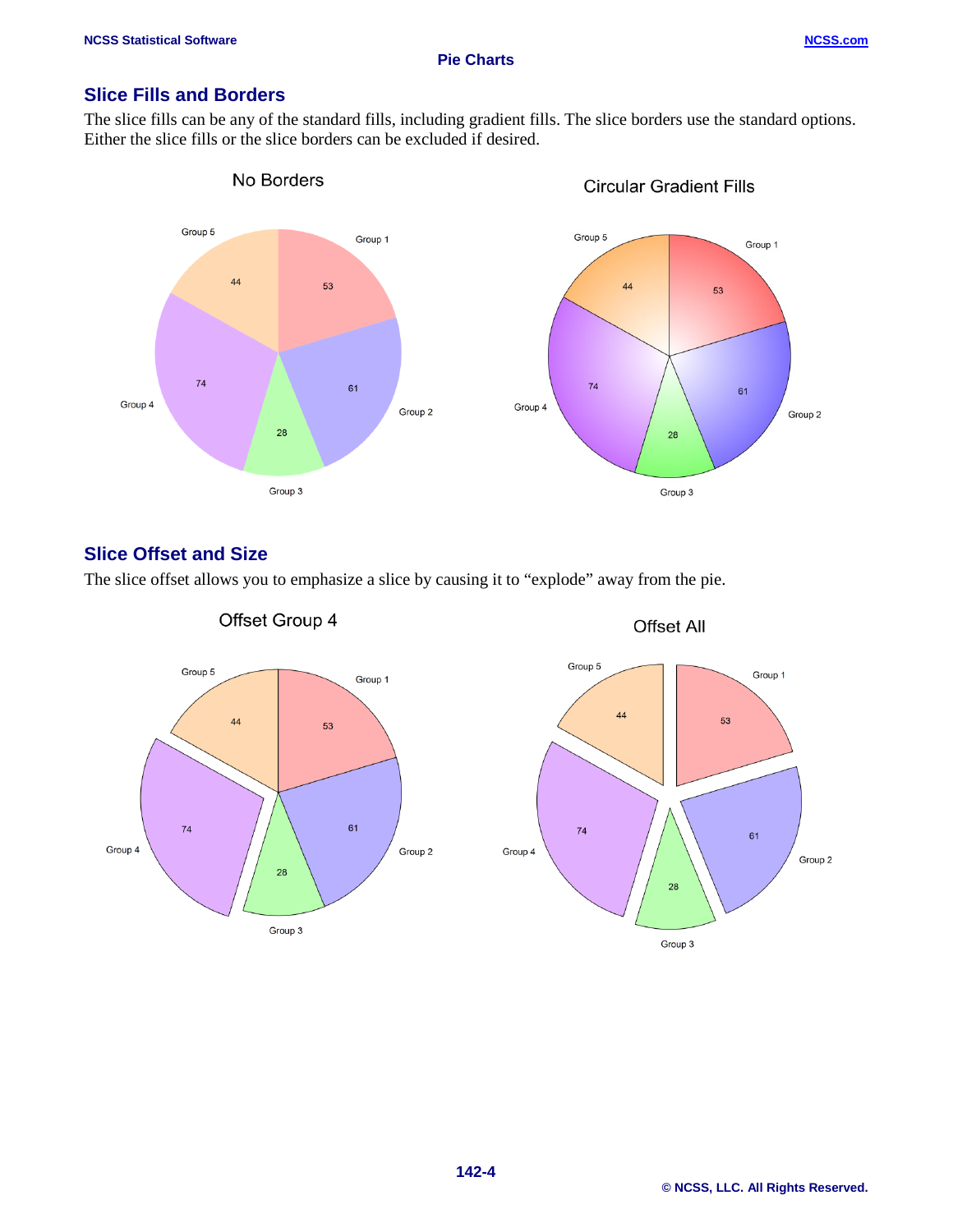#### **Pie Charts**

The slice size allows you to emphasize a slice by causing it to be larger than the other pie slices.



## **Reference Angle**

This is the angle from which the first slice starts. This value can be used to rotate the pie chart. The direction of the slices from this angle is chosen under Slice Fill Direction.

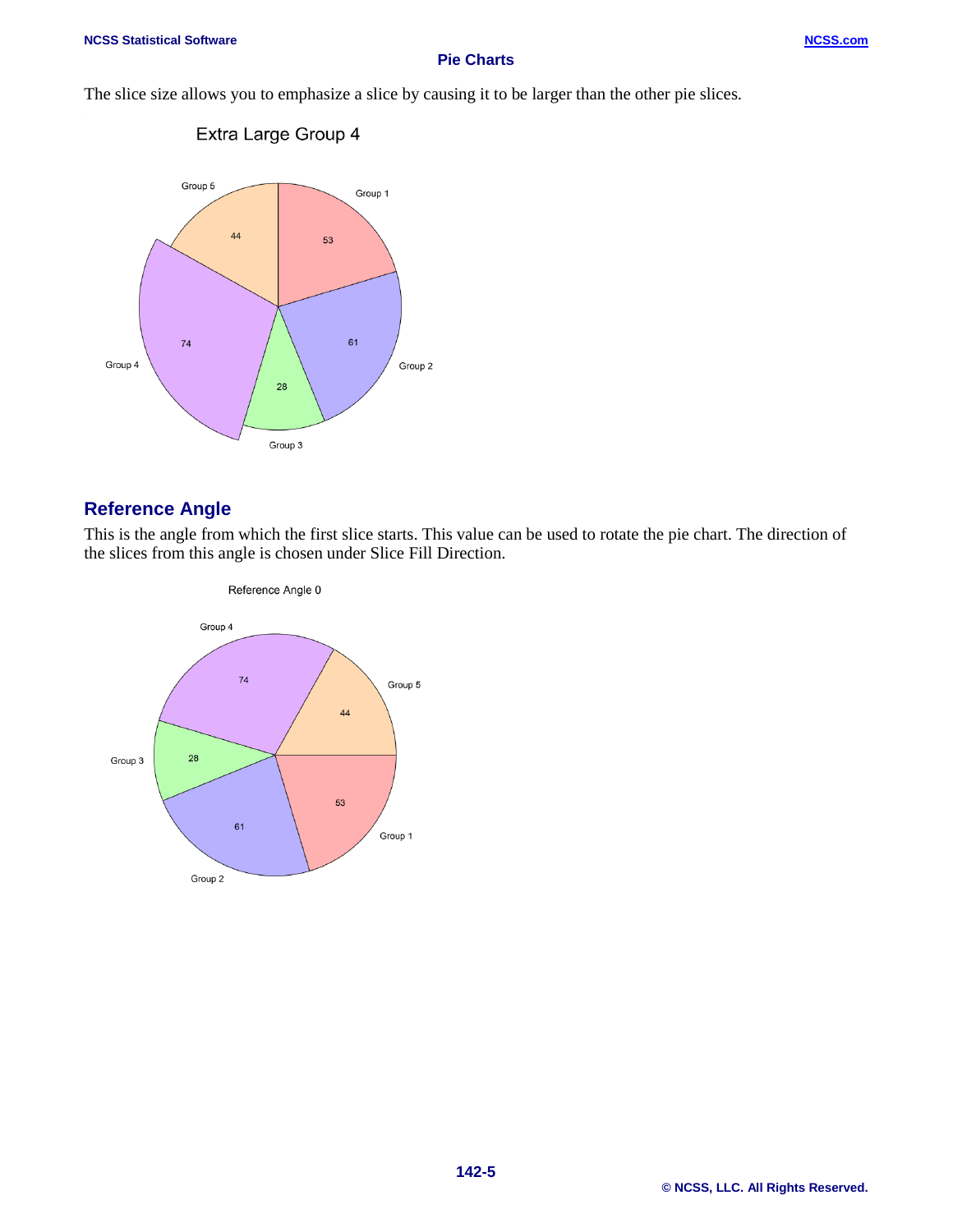$74$ 

Group 4

61

28

Group 3

Group 2

# **Labels Tab**

## **Slice Labels**

Available labels for each slice are the slice label, the slice value, and the slice percent. Each of these labels can be moved in or out individually or collectively, based on the given radius. The angle of the text for each label can be set to horizontal, the direction of the center of the slice, or a custom angle. Individual labels may also be shifted in any direction.



23%

Group 3

 $61$ 

Group 2

 $\overline{74}$ 

**Custom Text**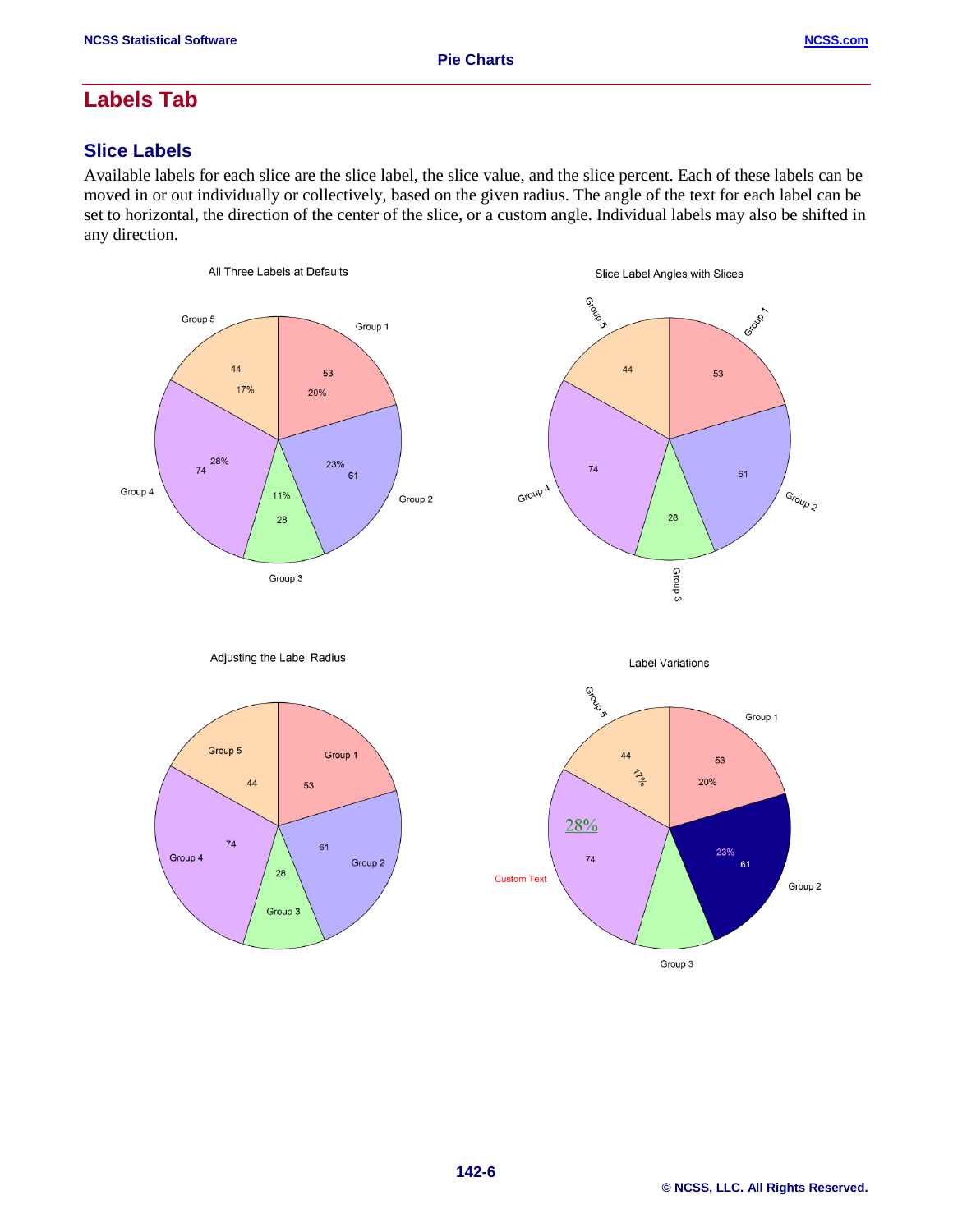## **Lines Tab**

## **Label Connecting Lines**

A line may be drawn to each label from the corresponding slice. These lines can start from the interior of the slice or the edge of the slice, and may be drawn to either the slice label, the slice value, or the slice percent.



# **Example 1 – Creating a Pie Chart**

This section presents an example of how to create a pie chart of the data stored on the Budget dataset.

You may follow along here by making the appropriate entries or load the completed template **Example 1** by clicking on Open Example Template from the File menu of the Pie Charts window.

#### **1 Open the Budget dataset.**

- From the File menu of the NCSS Data window, select **Open Example Data**.
- Click on the file **Budget.NCSS**.
- Click **Open**.

#### **2 Open the Pie Charts window.**

- Using the Graphics menu or the Procedure Navigator, find and select the **Pie Charts** procedure.
- On the menus, select **File**, then **New Template**. This will fill the procedure with the default template.

#### **3 Specify the variables.**

- On the Pie Charts window, select the **Variables tab**.
- Double-click in the **Data Variables** text box. This will bring up the variable selection window.
- Select **Budget** from the list of variables and then click **Ok**. "Budget" will appear in the Data Variables box.
- Double-click in the **Label Variable** text box. This will bring up the variable selection window.
- Select **Department** from the list of variables and then click **Ok**. "Department" will appear in the Label Variable box.